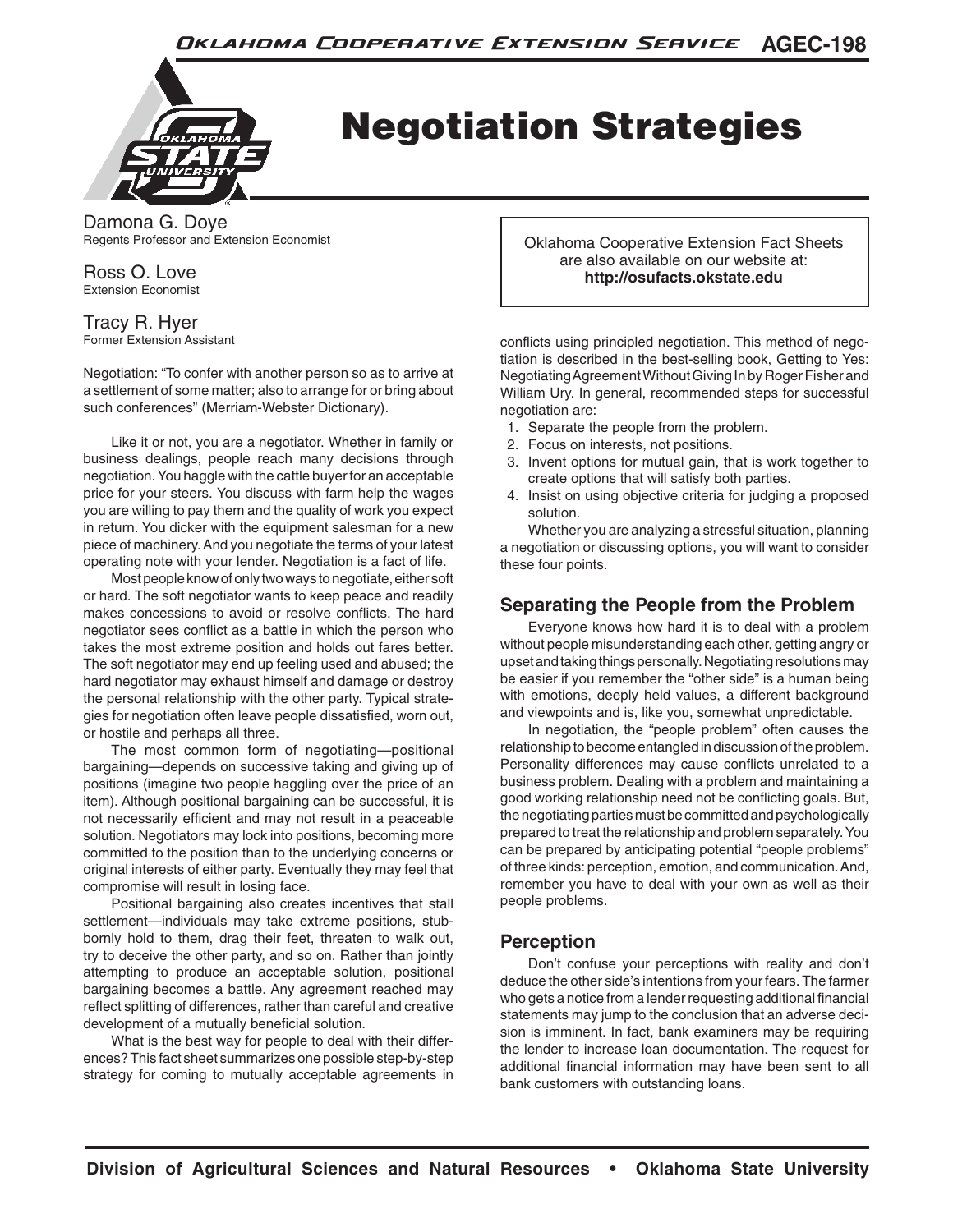Put yourself in the other party's shoes. Each side in a negotiation may see only the merits of its case and only the faults of the other side. The ability to see the situation as the other side sees it, as difficult as it may be, is one of the most important skills a negotiator can possess. Withhold judgement while you "try on" their views. They probably believe that their views are right as strongly as you believe yours are. Discuss each other's perceptions. For example, in negotiating a new lease agreement for cropland, you might say, "I felt that our previous arrangement for expense and crop sharing was fair. Do you feel the same way?"

Although blame is an easy trap to fall into, don't blame them for your problem, no matter how tempting. Even if blaming is justified, it is usually counterproductive. The other side becomes defensive and will stop listening or begin a counter attack. Give them a stake in the outcome of the negotiation by making sure they participate in the process.

Make your proposals consistent with the other side's values. Often in negotiation, people hold out not because a proposal is unacceptable, but simply because they want to avoid the appearance of backing down. If a proposal can be presented so that it seems a fair outcome, they may accept it.

#### **Emotion**

Feelings may be more important than talk, particularly in a bitter dispute. Recognize and understand emotions, both theirs and yours. Make emotions explicit–talk about them–and acknowledge them as legitimate. Allow the other side to let off steam, if need be. It may make it easier to talk rationally later. Listen quietly without responding to attacks and encourage the speaker to continue until he or she has said everything he/she wants to say. Don't react to emotional outbursts, as it may lead to arguments which hinder negotiations.

#### **Communication**

Without communication, there is no negotiation. Listen actively and acknowledge what is being said. Listening enables you to understand their perception, feel their emotions, and hear what they are trying to say. Ask the other party to spell out exactly what they mean or repeat ideas if they are unclear to you. For instance, if you have wheat pasture and are thinking about leasing it to a stocker operator, the cattleman may ask if you have a receiving program available. You might need to ask him to define a receiving program or list the options (holding, feeding, vaccinating, etc.) he or she considers essential. Active listening improves not only what you hear but what they say.

Talk to the other side~a negotiation is not a debate! Speak about yourself, not about them. Describe a problem in terms of its impact on you rather than in terms of what they did. For example, say "I feel let down" instead of "You broke your word". Speak with purpose and make every word count.

#### **Focus on Interests, Not Positions**

For a wise and fair solution, reconcile interests not positions. Behind opposed positions lie shared and compatible interests as well as conflicting ones. A farmer trying to buy a drill needs it to get in the wheat crop and generate income. The machinery dealer has an investment in the drill and needs to recover the cost of the equipment, interest on borrowed money, store overhead costs, salaries of salesperson, etc. The farmer and machinery dealer have compatible interests — the farmer would like to have the drill and the machinery dealer would like to sell it. Conflicts may arise when terms of an exchange are discussed.

Each side has multiple interests. The most powerful interests are basic human needs: security, economic wellbeing, a sense of belonging, recognition, and control over one's life. Identify the interests of all the parties involved in the negotiation. Ask why, and then ask why not? Make a list to sort various interests on each side. It helps to write them down as they occur to you. Make your interests come alivebe specific. Concrete details not only make your interests credible, they also add impact. Do not however imply that the other side's interests are unimportant or illegitimate.

Acknowledge their interests as part of the problem. If you want the other side to appreciate your interests, begin by demonstrating that you appreciate theirs. Do unto others as you would have them do unto you. If you want someone to listen to and understand your reasoning, give your interests and reasoning first and your conclusions or proposals later. Be concrete but flexible. Begin your negotiation with well thought out interests and options, but keep an open mind.

Be hard on the problem, soft on the people. Spend your aggressive energy focusing on the problem, looking forward, not back. Two negotiators, each pushing hard for their interests, often stimulate each other's creativity in developing mutually advantageous solutions.

#### **Invent Options for Mutual Gain**

Skill at inventing options is one of the most useful assets a negotiator can have, but it does not come naturally. Practical negotiation appears to call for practical thinking, not wild ideas. Four obstacles often inhibit consideration of multiple options: premature judgement, searching for a single answer, the assumption of a "fixed pie", and thinking that "solving their problem is their problem". By focusing on a single best answer too early or taking sides, you are likely to short circuit a wiser decision-making process in which you select from a large number of possible answers. How do you get around these obstacles to develop creative options? You need to:

- 1. Separate the act of inventing options from the act of judging them.
- 2. Broaden the options on the table rather than look for a single answer.
- 3. Invent ways of making their decision easy.

#### **Separate Inventing from Deciding**

Separate the creative act from the critical one; in other words, separate the process of thinking up possible decisions from the process of selecting among them. Invent first, decide later. A brainstorming session is the next required step. A brainstorming session with a few friends and colleagues should produce as many ideas as possible to solve the problem at hand.

Although more difficult than brainstorming with your own side, brainstorming with people from the other side can prove extremely valuable. Perhaps the farm landlord and tenant could discuss what they've heard about allocating responsibilities differently, so that both end up better off. To protect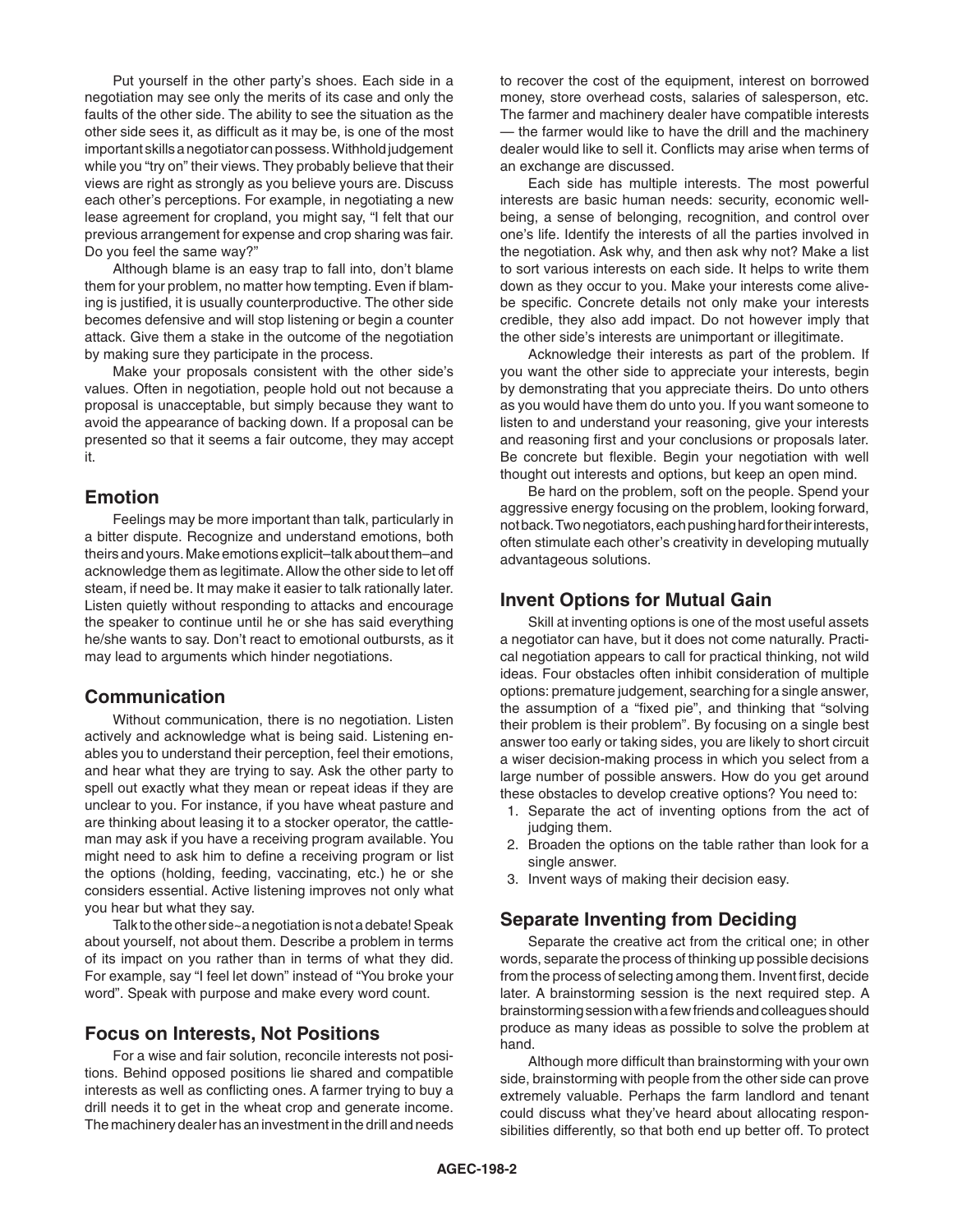yourself when brainstorming with the other side, distinguish the brainstorming session explicitly from a negotiating session where people state official views and speak on the record.

#### **Broaden Your Options**

Even with the best of intentions, participants in a brainstorming session are likely to operate on the assumption that they are really looking for the one best answer. At this stage however it is good to come up with several options thus providing room within which to negotiate.

Another way to generate multiple options is to examine your problem from the perspective of different professions and disciplines that can offer unique insight into the situation. For example in the farm family/creditor discussions, it may be helpful to seek the advice of trained specialists to act as a third party to provide options for the two parties to consider.

#### **Look For Mutual Gain**

Shared interests may not be immediately obvious, but look for them. Ask yourself: Do we have a shared interest in preserving the relationship? What opportunities lie ahead for cooperation and mutual benefit? What costs would we bear if negotiations broke off? Shared interests should be looked at as opportunities. Stressing your shared interests should make the negotiation smoother and more peaceable. One way to come to a mutually acceptable agreement is to invent several options all equally acceptable to you and ask the other side which one they prefer. You want to know which is preferable, not necessarily what is acceptable. You can then take that option, work with it some more and present additional variations. Thus, you can improve a plan until you can find no more joint gains.

Since success for you in negotiation depends upon the other side's making a decision you want, you should do what you can to make that decision an easy one. Avoid being too impressed with your own case, especially if you neglect the interests of the other side in the process. To overcome the short sightedness that results from looking too narrowly at one's immediate self-interest, put yourself in their shoes. Look for precedents in other negoitations that might shed light on or support your case.

### **Using Objective Criteria**

Negotiate on the basis of objective criteria. An objective criteria is independent of the will of either side. Suppose for example your lender informs you that your operating note will not be renewed this year. You explain, calmly, as many reasons as you can think of "off the top of your head" why you believe he/she should renew your operating note. What may develop is a contest of wills. Using objective criteria moves the contest away from individual wills and focuses on specific, objective decision-criterion that are mutually agreeable. It helps produce amicable and efficient negotiations.

The first step in developing objective decision criteria is to discuss with the other party possible "fair" standards and procedures. Decide on exactly what objective criteria are mutually acceptable and establish checks to ensure that criteria to satisfy the agreed upon objective is met. Let's say that in the borrower/lender dispute, the mutually agreed upon criteria is a realistic cash flow plan indicating the ability to pay all debt and expenses when due. The values for expected receipts and expenses should be agreeable to both sides. The more standards of fairness, efficiency or scientific merit you bring to bear on your particular problem the more likely you are to produce a final package that is wise and fair.

Other examples of objective criteria include basing decisions on standards such as market value, precedent, what a court would decide, equal treatment, efficiency, etc. For example, when negotiating the price of a piece of farm land an appraisal often serves as an objective criteria from which the real estate agent and client (potential purchaser) can negotiate an acceptable price.

Objective criteria should apply at least in theory to both sides. You can use the test of reciprocal application to tell whether a proposed criterion is fair and independent of either party's will. For example, if the real estate agent selling you the farm land offers you a standard form contract, you would be wise to ask if that is the same standard they would use if they were buying farm land or property.

Remember, no matter how good you feel about the objective criteria you have come up with you must come to the table with an open mind. Frame each issue as a joint search for objective criteria. To encourage a team approach, ask the other person for their theory or rationale. Reason and be open to reason.

#### **Summary and Conclusions**

The four positions of principled negotiation-separate the people from the problem, focus on interests rather than positions, generate a variety of options before deciding what to do, and base the result on some objective standard-are relevant from the time you begin to think about negotiating until an agreement is reached or you decide to abandon the effort. A negotiation is successful if it is efficient, produces a wise agreement when agreement is possible, and improves or at least does not harm the relationship between the negotiating parties. In contrast to positional bargaining, principled negotiation permits you to work with another person as a team in a search for a solution. And, separating the people from the problem allows you to deal directly and compassionately with other negotiators as human beings.

Building a relationship of trust, understanding, respect and friendship can make later negotiations smoother. Base the relationship on accurate perceptions, clear communication, appropriate emotions, and a forward looking outlook.

Trying to focus on the basic interests of each side, rather than on "winning" or "losing" will likely produce more efficient results. Keeping an open mind yet being well prepared provides an opportunity to invent options which could serve the interests of both sides and speed up the negotiation.

Italicized sections of this OSU Facts were taken from the book "Getting to Yes" by Roger Fisher and William Ury.

#### **Other Fact Sheets in the Series:**

| AGEC-194 Taking Charge                                    |
|-----------------------------------------------------------|
| Finding a New Career<br>AGEC-196                          |
| AGEC-197 Coping with the Partial Reduction or Loss of the |
| <b>Family Farm</b>                                        |
| AGEC-208 Evaluating Options for Change                    |
| AGEC-213 Farm Family Decision-Making                      |
|                                                           |